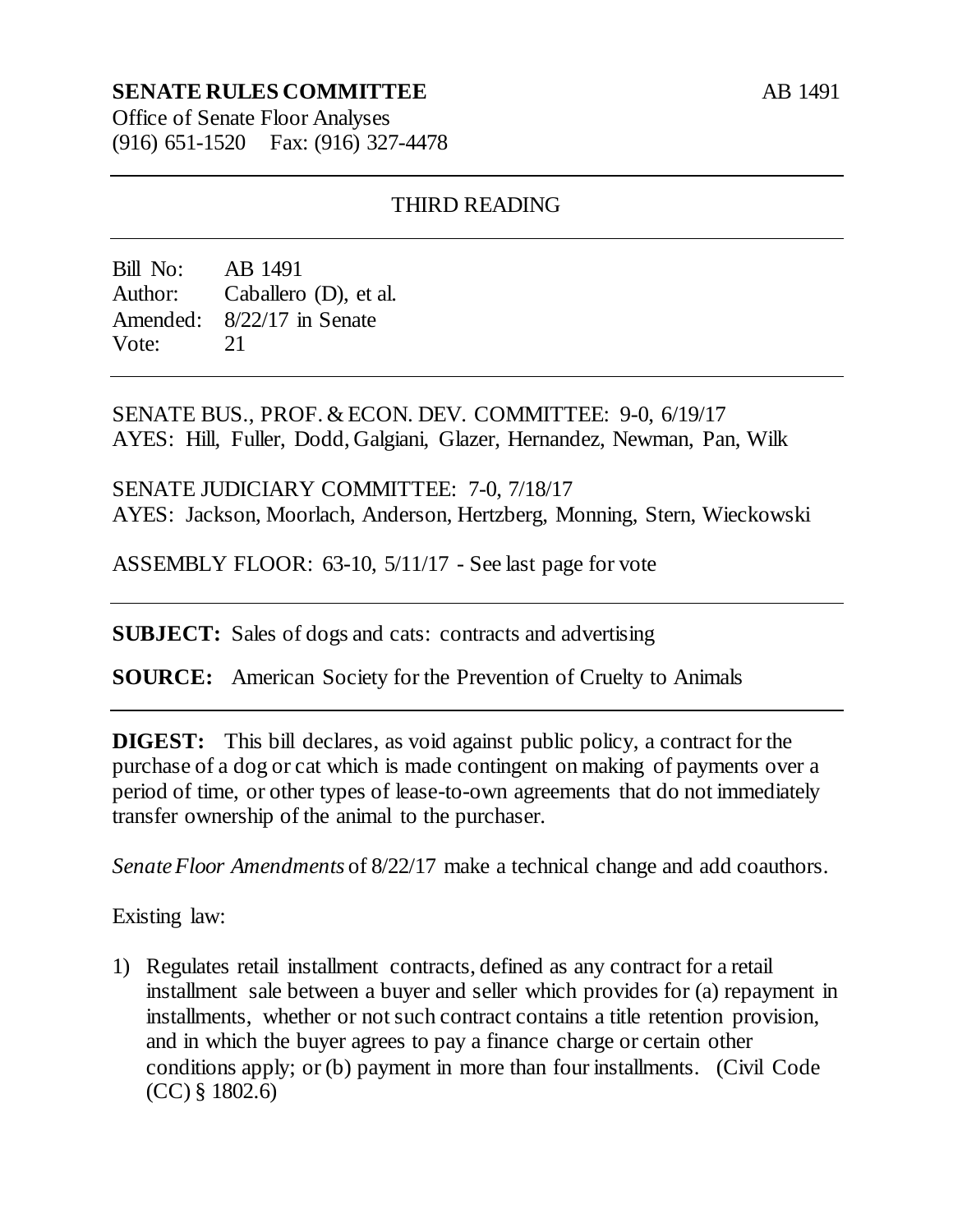- 2) Requires detailed disclosures of contract terms in a retail installment contract, including an itemization of the amount financed, the cash price, sales taxes, administrative finance charges, and the amount of down payment, among other things. Further requires the entire content of the contract, including all terms, obligations, and disclosures, to appear in a single document. (CC §§ 1803.1- 1803.3)
- 3) Provides that if the buyer defaults in the performance of obligations, the seller may repossess the goods, or sue for the contract balance. (CC § 1812.2)
- 4) Regulates personal property rental transactions in which the renter has the option to apply a portion of the rent toward purchase of the property. Governs the rental of property for use by a consumer for personal, household, or family purposes for an initial term of 4 months or less. (CC § 1812.622 *et seq*.)
- 5) Establishes the Lockyer-Polanco-Farr Pet Protection Act, related to the retail sale of dogs and cats. Requires that pet dealers possess a permit in order to sell dogs and cats and provide consumers disclosures related to the pet, including breeder information, health records, and any known health condition. Requires that breeders maintain facilities and care requirements for pets. Specifies civil penalties for violating these sections. (Health and Safety Code (HSC) §§ 122125-122220)
- 6) Establishes the Polanco-Lockyer Pet Breeder Warranty Act, related to the sale of dogs by breeders. Defines a dog breeder as a person, firm, partnership, corporation that has sold, transferred or given away 20 or more dogs within one year that were bred and reared on the premises. Specifies information to disclose to the consumer, including records of diseases or illness. Requires dog breeders to maintain the health and safety of the dogs and prohibits them from knowingly selling a dog that is ill. (HSC §§ 122045-122110)

## This bill:

- 1) Establishes that a contract entered into on or after January 1, 2018 to transfer ownership of a dog or cat, in which ownership is contingent upon the making of payments over a period of time subsequent to the transfer of possession of the dog or cat, is void as against public policy.
- 2) Clarifies that Item #1) above does not apply to payments to repay an unsecured loan for the purchase of the dog or cat.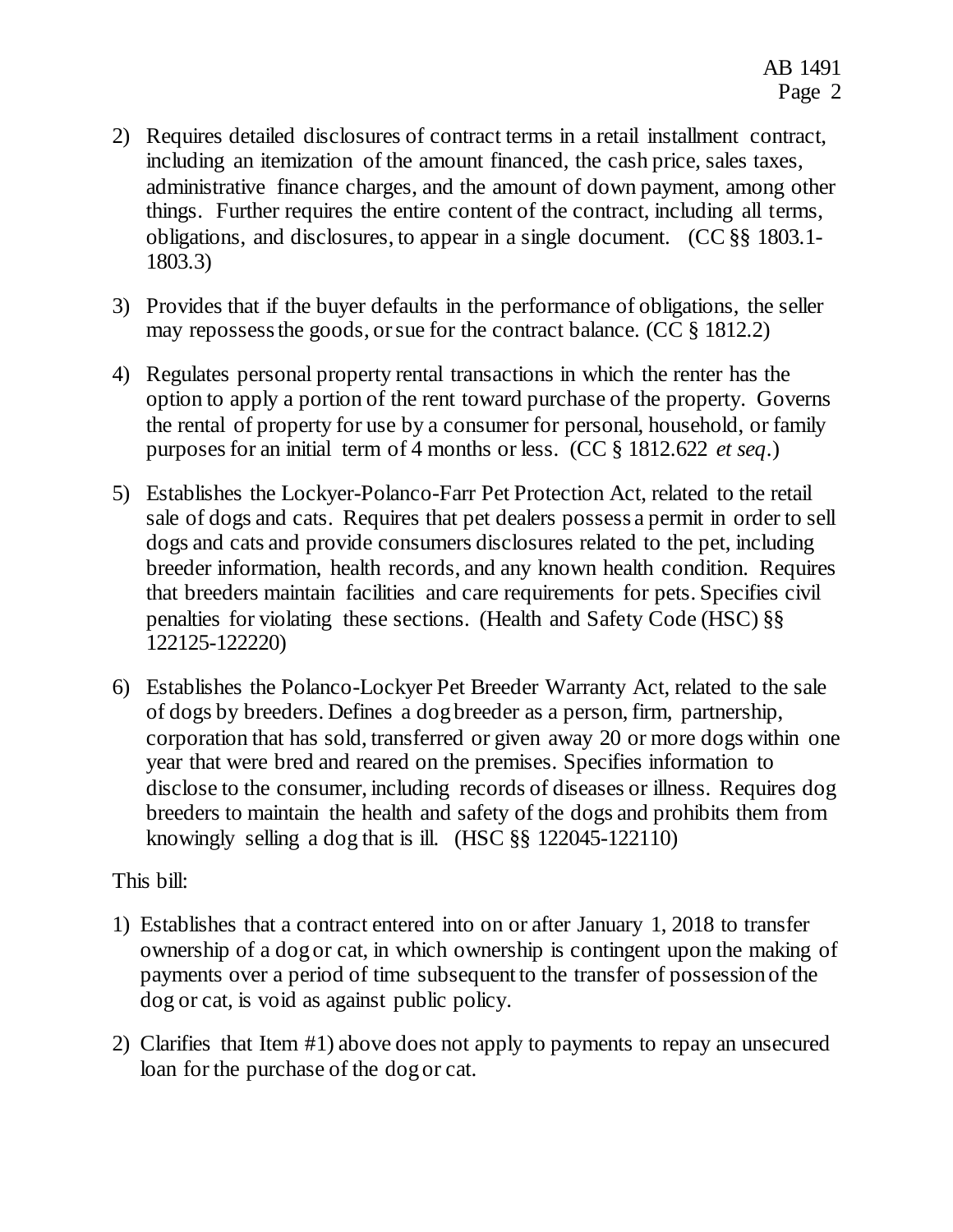- 3) Establishes that a contract entered into on or after January 1, 2018 for the lease of a dog or cat, that provides for or offers the option of transferring ownership of the dog or cat at the end of the lease term, is void as against public policy.
- 4) Provides that, in addition to any other remedies provided by law, the consumer taking possession of a dog or cat transferred under the terms of a contract described in Item #1) or #3) above shall be deemed the owner of the dog or cat and shall be entitled to the return of all amounts he or she paid under the contract.

# **Background**

According to the author, consumer advocates and animal welfare advocates have raised concerns about a new kind of financing agreement being used by some pet stores in California that puts the safety and welfare of animals at risk—a contract where the consumer (often unwittingly) commits not to purchase, but to lease the desired dog or cat by making monthly payments that reflect near usurious financing fees to be charged that are predatory in nature. These are sometimes referred to as "puppy leasing agreements."

*Regulation of usury laws, retail installment contracts and rent-to-own agreements, generally*. Usury is defined by Black's Law Dictionary (5th Ed.) as an unconscionable and exorbitant rate or amount of interest, and a usurious loan is one whose interest rates are determined to be in excess of those permitted by a jurisdiction's usury laws. Under the California Constitution, the interest rate limit for sales contracts is 12 percent, while the interest rate on judgments is limited to 7 percent. (Cal. Const. Article XV, Sec. 1.) However, there are many exceptions to the usury laws, including for large banks and financial institutions, as well as for certain loans secured by real property. In addition, if a consumer expressly agrees to an interest rate higher than the statutory limit, then they effectively waive these protections. As a result, many consumer contracts (including virtually all credit card agreements) legally employ interest rates that exceed these limits.

Existing law, the California Retail Installment Sales Act, generally known as the Unruh Act (not to be confused with the Unruh Civil Rights Act, Section 51 of the Civil Code), regulates consumer retail installment contracts for the sale of personal goods and services on time and revolving charge accounts. Generally speaking, the Unruh Act governs contracts that provide for the purchase to be paid in four or more installments, or which impose a finance charge, higher price, or other cost to the buyer in exchange for deferred payment. As originally enacted, the Unruh Act limited the interest rate that could be charged under such contracts, but those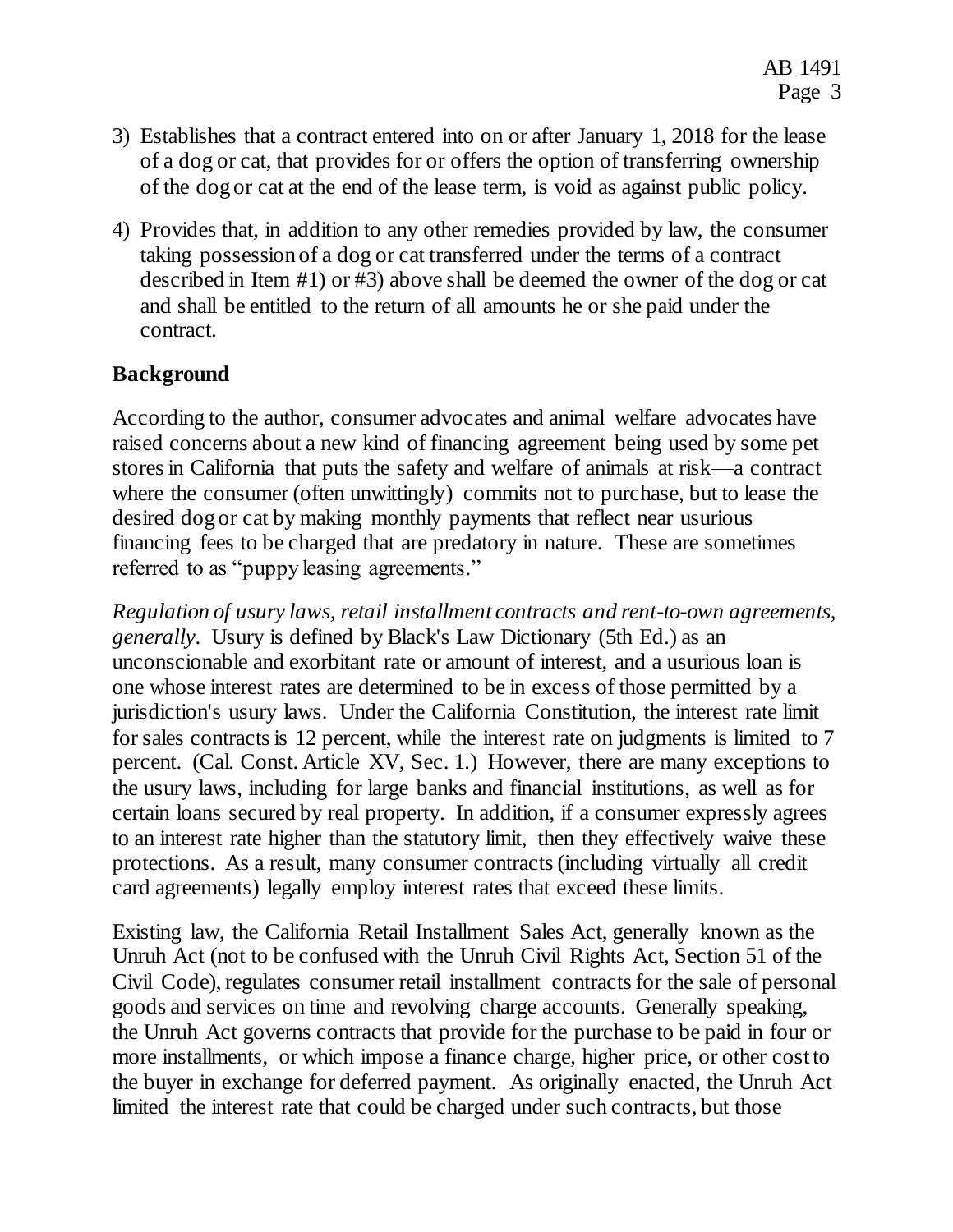restrictions were removed in 1988 and no such restrictions exist today in California (although they do in other states).

Rent-to-own (RTO) contracts, also known as rental-purchase contracts, differ from retail installment contracts because there is a lessor-lessee relationship established until the lessee ultimately purchases the property, either by making all of the required monthly payments or by exercising an option to purchase the property before the scheduled end of the lease term, pursuant to the terms of the contract. Existing law, the Karnette Rental-Purchase Act (KR-P Act) governs consumer rental transactions of property for personal, household, or family purposes in which the renter has the option to apply a portion of the rent toward purchase of the property. In 2006, the Legislature enacted AB 594 (Karnette, Chapter 410, Statutes of 2006) to amend the KR-P Act to establish bright-line pricing limits that cap the cash price of the property and the total amount of payments that can be required under RTO contracts. RTO contracts are leases also subject to regulation under the federal Consumer Leasing Act.

*Recent reports of consumer experiences with pet leasing contracts raise significant consumer protection concerns*. According to the author, the type of financing agreements for pet ownership identified by consumer advocates and highlighted in recent media reports are structured as leasing agreements rather than as lending agreements--in order to circumvent usury laws that cap what lenders can charge consumers—resulting in troubling examples of consumers charged exorbitant amounts beyond the cash price of the pet. The author cites a number of accounts appearing in recent media articles describing the experiences of consumers who, knowingly or unknowingly, entered into a leasing agreement for a pet dog or cat at extremely high rates of financing. One family thought they had bought a dog for \$2,400 from a San Diego-area pet store, but without realizing it, had agreed to make 34 monthly lease payments of \$165, after which they had the right to buy the dog for a balloon payment of about two months' rent. (Patrick Clark, "I'm Renting a Dog?" Bloomberg (March 1, 2017).

Another family from Oceanside who entered into a leasing contract for a puppy that required 27 monthly payments totaling \$2,687,after which they had the right to pay \$93.52 to end the lease or twice that amount (\$187.04) to purchase the pet, plus additional fees and taxes. The pet store's initial asking price for the puppy in this case was just \$495. (Ashly McGlone, "Couple shocked at 'dog lease' deal." San Diego Union-Tribune (November 28, 2014.)

In both cases, the financing agreement offered at the pet store was through a company called Wags Lending, perhaps the most well-known of several companies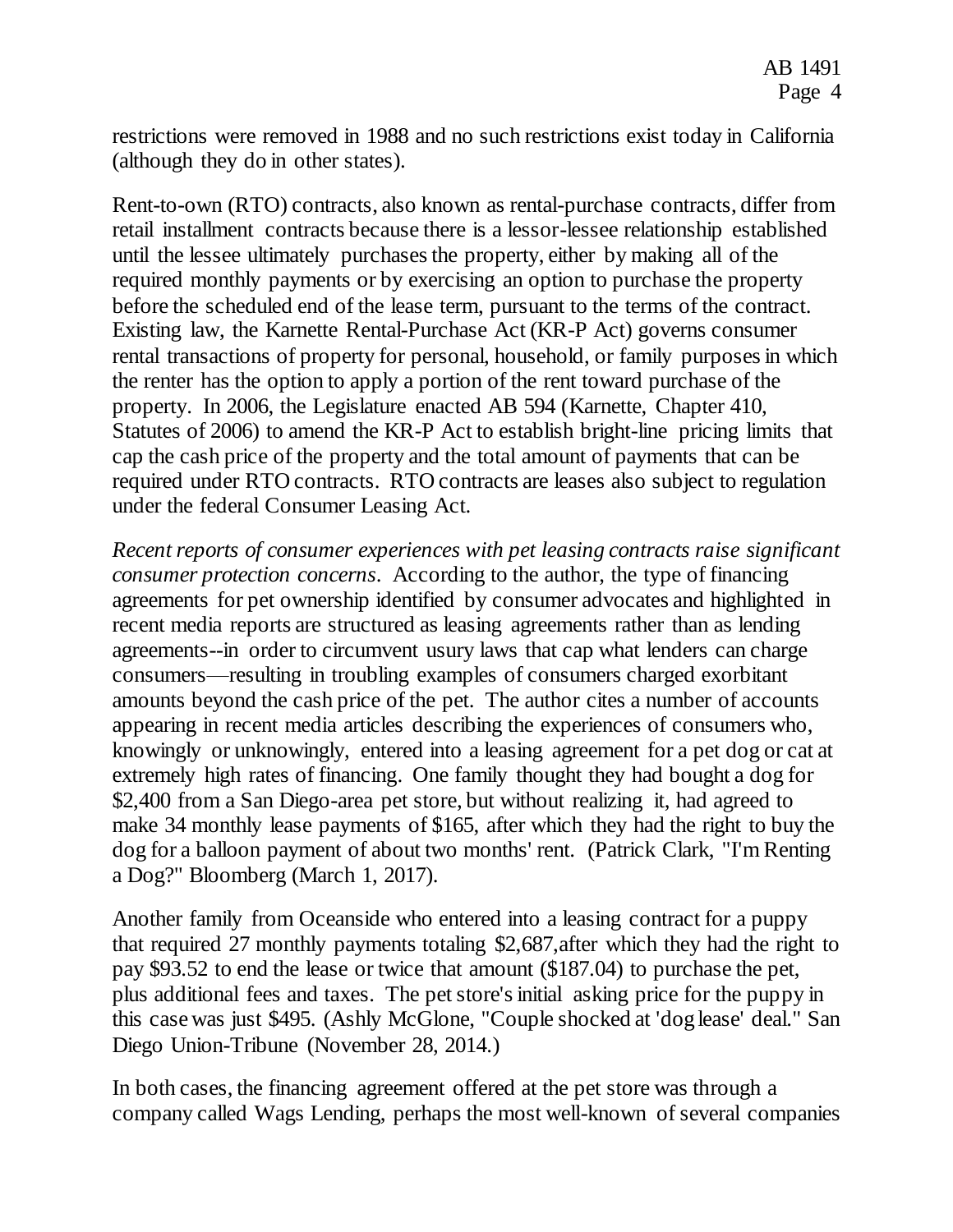that offer these types of financing agreements through pet stores in California. Started in 2013, Wags Lending was reportedly already used by 350 pet retail stores and breeders in 40 states by its first year of operation. According to a Bloomberg writer, Wags Lending charges effective interest rates ranging from about 36 percent to 170 percent on an annualized basis, based on sample rates published on its Web site. This fact is not immediately apparent because Wags doesn't show its pricing in terms of Annual Percentage Rate, since it asserts it is underwriting leases, not loans. Importantly, because the contracts at issue in this bill are deliberately structured as lease agreements rather than loan agreements, they are not subject to usury laws or other laws regulating lenders, and this is true not only in California but likely in many other states where these contracts are being used.

*Pet leasing contracts may also threaten the safety and welfare of the animal.*  Whether these types of financing agreements are better regulated as loans rather than leases, the proponents of the bill take the broader view that leases for dogs and cats should be deemed void against public policy because of the threat to animal welfare that they may create. Specifically, they contend that the repossession or potential repossession of pet dogs or cats pursuant to a lease contract creates unique animal welfare concerns that don't arise with respect to furniture, appliances or other inanimate forms of property, and therefore it should be against the public policy of California to allow rent-to-own contracts for dogs and cats.

Pet leasing agreements specifically contemplate several ways in which the pet could end up back in the possession of the lessor. First, the lessor may repossess the animal if the consumer defaults on the lease payments (increasingly likely given that the consumer presumably could not afford to buy the pet outright for the initial store price). Second, even if the consumer makes all the required monthly lease payments, he or she may decline to exercise the option to purchase the animal—effectively returning the pet to the lessor or financing company. Finally, the lessor may unilaterally repossess the pet if conditions of the lease are violated (e.g. it learns the animal is being mistreated or not being cared for properly).

According to the proponents, the pet store that initially housed the dog or cat is no longer party to the transaction once the lease agreement is effective, and it is not unusual for the financing company to have assigned the contract to a third party company that primarily specializes in managing or collecting on debt obligations. Under these circumstances, what is to happen to the pet when the lease is terminated or expires?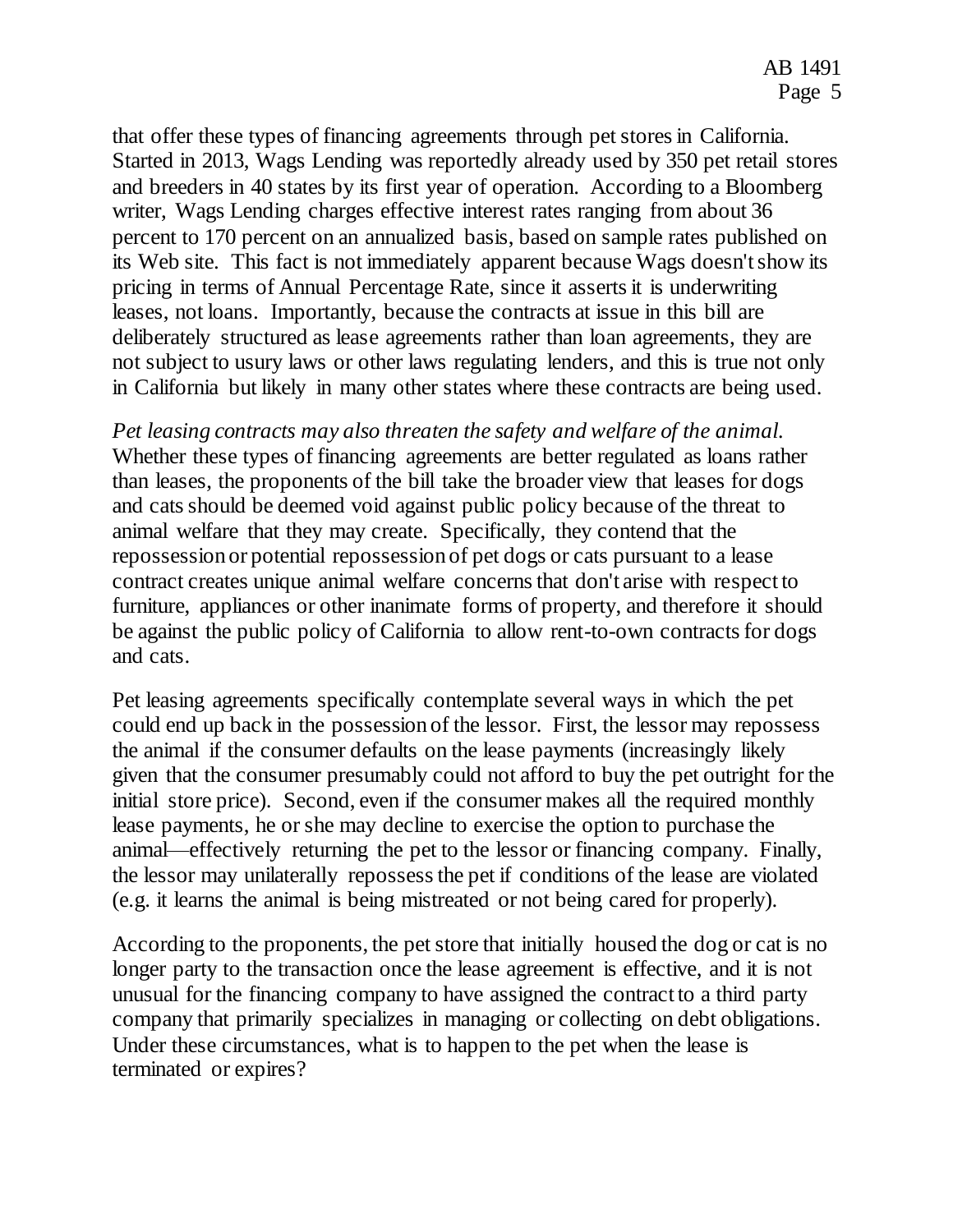According to the articles cited by the author, Wags Lending says that return of pets after the full term of the contract is rare, and that it does take steps to find new homes for pets in cases where the lease was ended early, including trying to convince the pet store to take back the pet. However, as discussed above, it is hard to assess what remarket value or diminished "realized value" the asset has after repossession when the asset is a dog or cat that has been separated from the family it lived with for months or years previously.

Furthermore, a financing company or debt collection company is not in the business of re-homing pets or reselling them on the market, so it is conceivable and even likely that such pets will unfortunately end up being relinquished to animal shelters if they cannot be resold or found a new home by the company repossessing them.

**FISCAL EFFECT:** Appropriation: No Fiscal Com.: No Local: No

**SUPPORT:** (Verified 8/23/17)

American Society for the Prevention of Cruelty to Animals (source) Humane Society of the United States San Diego Humane Society State Humane Association of California Social Compassion in Legislation

## **OPPOSITION:** (Verified 8/23/17)

None received

**ARGUMENTS IN SUPPORT:** Supporters state that purchasing a puppy or kitten from a retailer or breeder can be costly. In some cases, the cost can rise to as high as several thousands of dollars. As a result, a developing trend has been to offer consumers financing options that make adopting a new pet appear to be more accessible. According to supporters, the RTO structure is like a car lease in which the consumer pays fixed monthly payments and is then given the opportunity to purchase the puppy, kitten, or other pet at the end of the term by making a balloon payment. At the end of the lease term, the lessee may have paid twice or even three times the amount of the initial cost that the pet otherwise would have cost.

Supporters are seriously concerned about this detrimental form of financing that is contrary to public policy, in that allows usurious fees to be charged to the consumer, is predatory in nature, and puts the safety and welfare of animals at risk.